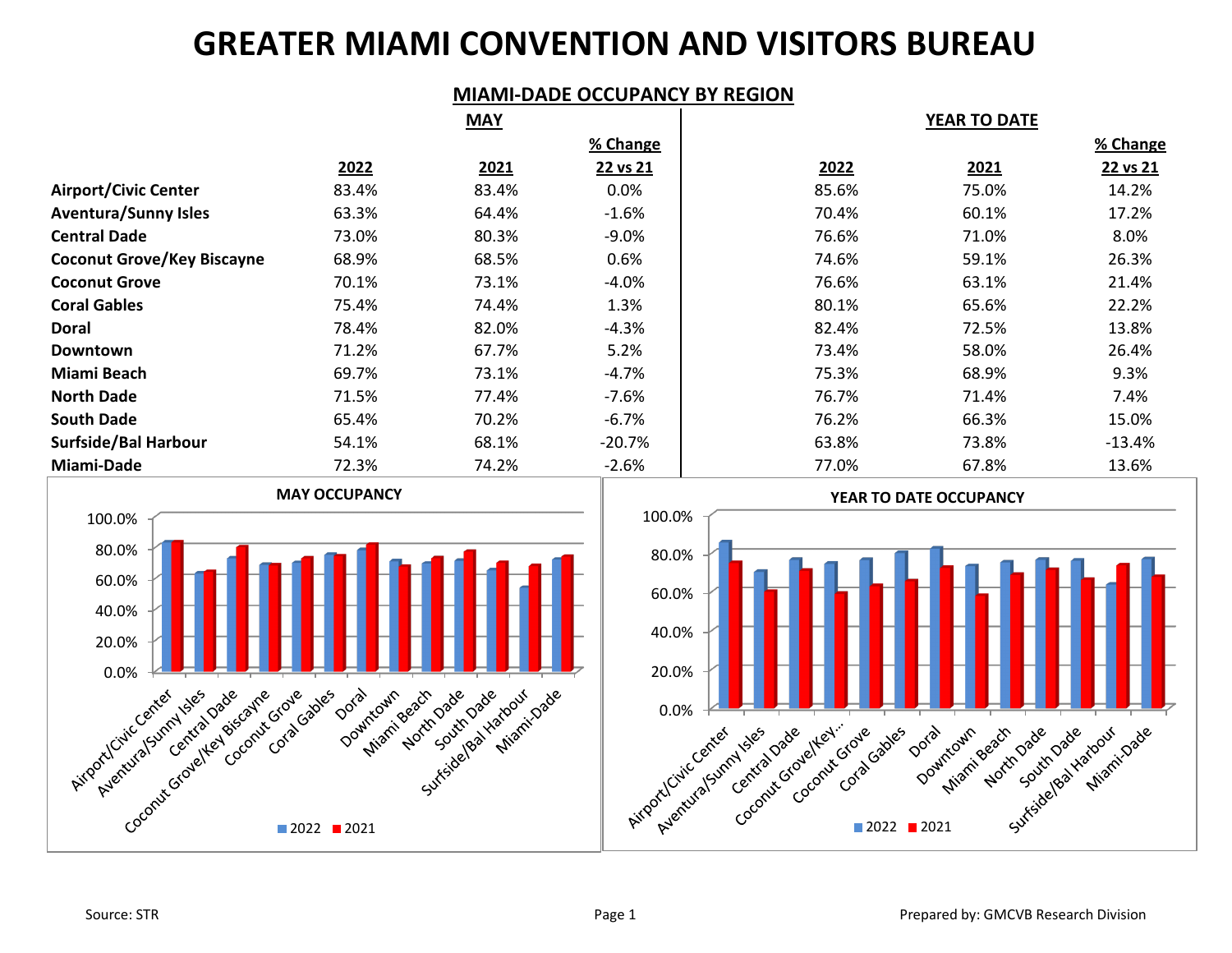# **GREATER MIAMI CONVENTION AND VISITORS BUREAU**

### **MIAMI-DADE ROOM RATE BY REGION**

|                                   | <b>MAY</b> |          |          | <b>YEAR TO DATE</b> |          |          |
|-----------------------------------|------------|----------|----------|---------------------|----------|----------|
|                                   |            |          | % Change |                     |          | % Change |
|                                   | 2022       | 2021     | 22 vs 21 | 2022                | 2021     | 22 vs 21 |
| <b>Airport/Civic Center</b>       | \$142.59   | \$122.61 | 16.3%    | \$154.50            | \$103.81 | 48.8%    |
| <b>Aventura/Sunny Isles</b>       | \$301.93   | \$254.71 | 18.5%    | \$328.35            | \$251.33 | 30.6%    |
| <b>Central Dade</b>               | \$139.71   | \$124.00 | 12.7%    | \$151.03            | \$106.16 | 42.3%    |
| <b>Coconut Grove/Key Biscayne</b> | \$323.44   | \$304.65 | 6.2%     | \$409.94            | \$291.37 | 40.7%    |
| <b>Coconut Grove</b>              | \$264.79   | \$227.54 | 16.4%    | \$321.23            | \$205.75 | 56.1%    |
| <b>Coral Gables</b>               | \$210.24   | \$170.48 | 23.3%    | \$216.17            | \$147.72 | 46.3%    |
| <b>Doral</b>                      | \$160.13   | \$133.41 | 20.0%    | \$173.31            | \$117.03 | 48.1%    |
| <b>Downtown</b>                   | \$281.55   | \$242.24 | 16.2%    | \$299.00            | \$218.29 | 37.0%    |
| Miami Beach                       | \$397.05   | \$341.34 | 16.3%    | \$445.63            | \$334.08 | 33.4%    |
| <b>North Dade</b>                 | \$144.04   | \$131.00 | 10.0%    | \$156.12            | \$113.32 | 37.8%    |
| <b>South Dade</b>                 | \$105.67   | \$97.71  | 8.1%     | \$122.97            | \$89.03  | 38.1%    |
| Surfside/Bal Harbour              | \$817.82   | \$671.63 | 21.8%    | \$956.84            | \$719.14 | 33.1%    |
| Miami-Dade                        | \$270.62   | \$233.90 | 15.7%    | \$301.82            | \$224.40 | 34.5%    |